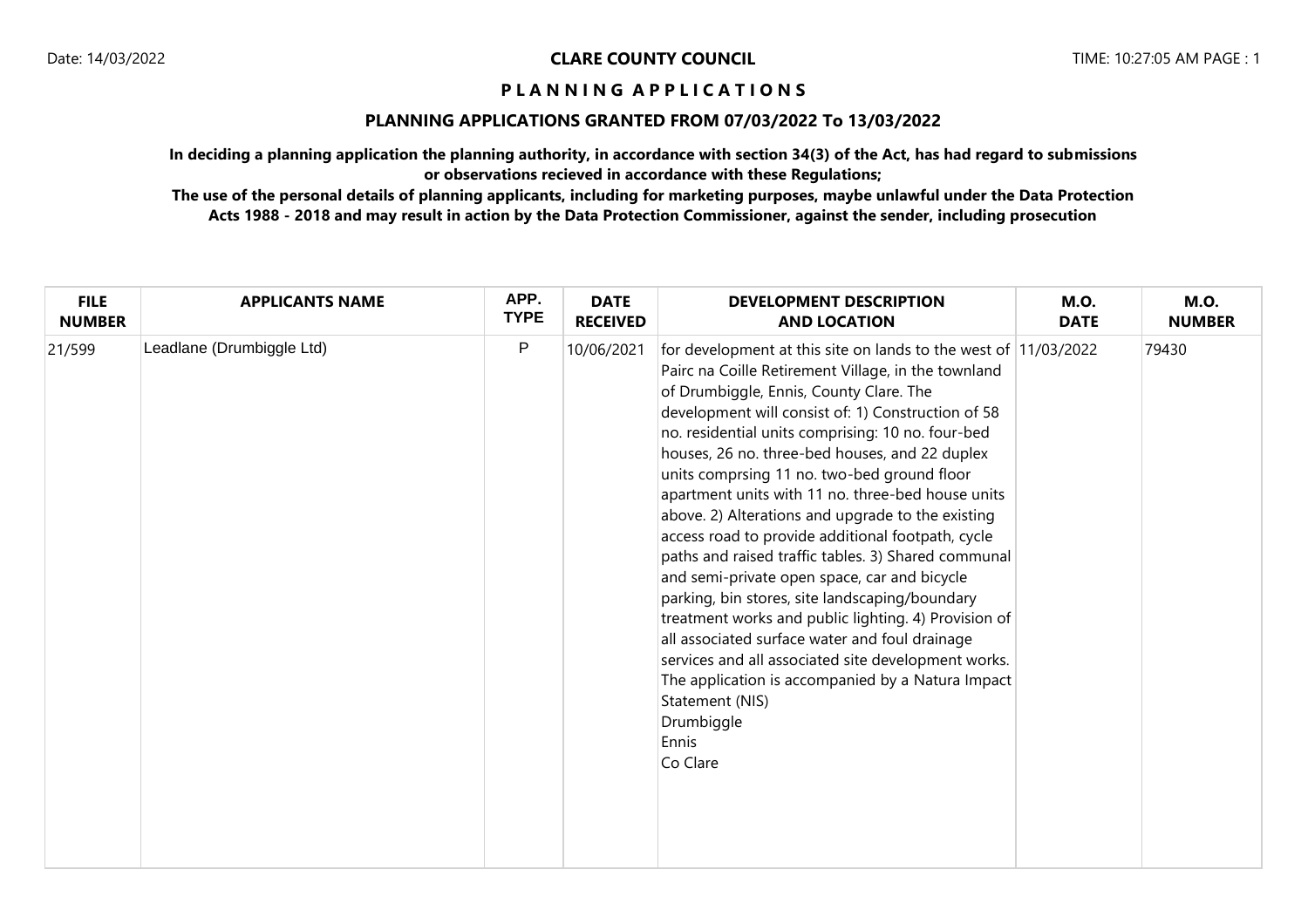# **PLANNING APPLICATIONS GRANTED FROM 07/03/2022 To 13/03/2022**

**In deciding a planning application the planning authority, in accordance with section 34(3) of the Act, has had regard to submissions or observations recieved in accordance with these Regulations;**

| 21/632 | McKernan Woollen Mills Ltd | P         | 17/06/2021 | for conversion of existing single storey cottage into 11/03/2022<br>3 No. self contained apartments which will<br>comprise the addition of a second storey to the<br>existing building, the construction of a new 2<br>storey to the rear of the existing building together<br>with all associated ancillary and incidental works<br>Tuamgraney<br>Co Clare |            | 79431 |
|--------|----------------------------|-----------|------------|-------------------------------------------------------------------------------------------------------------------------------------------------------------------------------------------------------------------------------------------------------------------------------------------------------------------------------------------------------------|------------|-------|
| 21/694 | Laura Capon                | ${\sf P}$ | 01/07/2021 | to construct a new dwelling house, site entrance,<br>private garage and all associated site works and<br>ancillary services<br>Killard Road<br>Doonbeg<br>Co Clare                                                                                                                                                                                          | 09/03/2022 | 79412 |
| 21/752 | Helen Daly                 | P         | 16/07/2021 | the development will consist of a dwelling house<br>with a proprietary wastewater treatment system<br>and polishing filter together with ancillary works.<br>Tullygarvan East<br>Lahinch<br>Co Clare                                                                                                                                                        | 09/03/2022 | 79410 |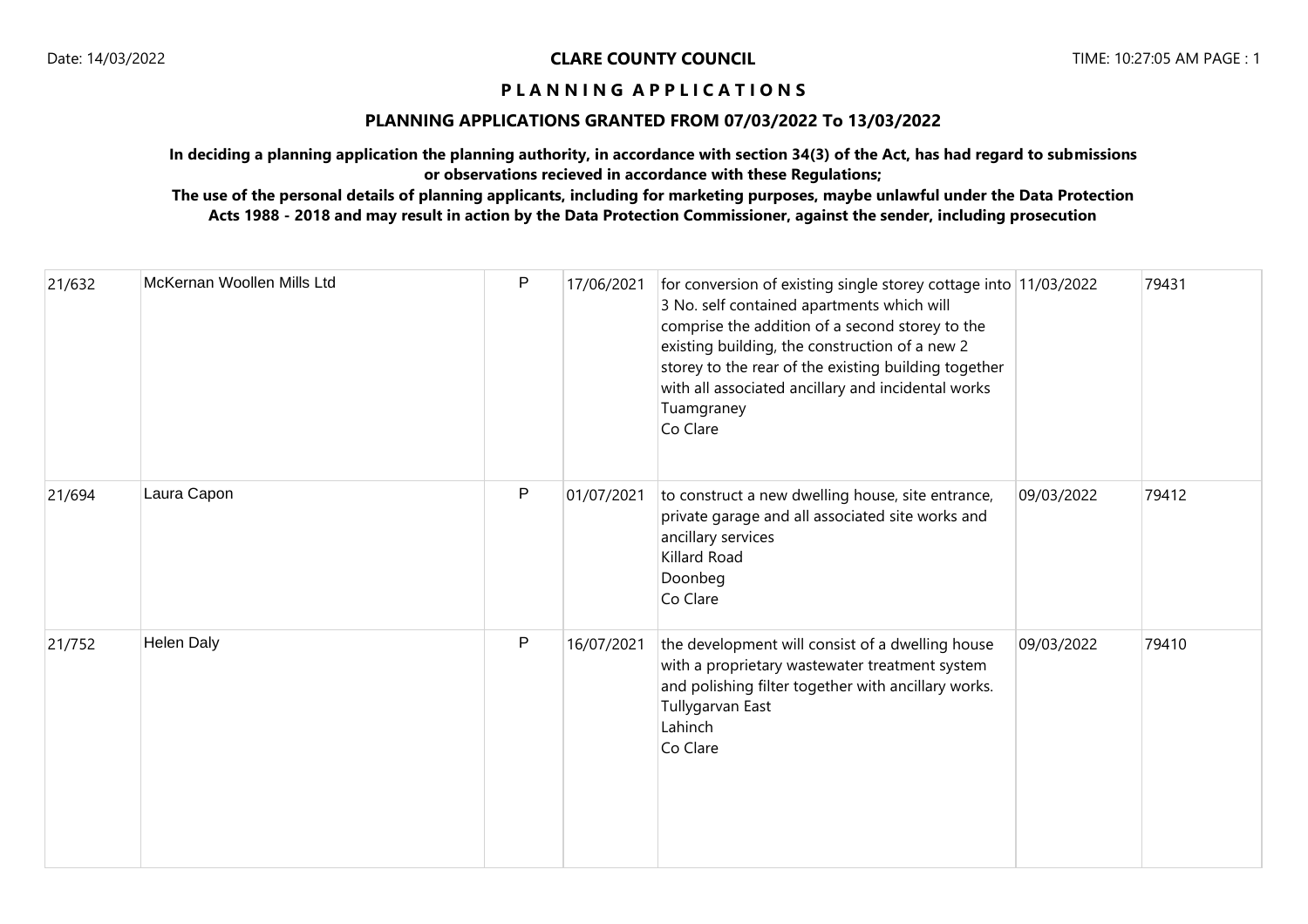# **PLANNING APPLICATIONS GRANTED FROM 07/03/2022 To 13/03/2022**

**In deciding a planning application the planning authority, in accordance with section 34(3) of the Act, has had regard to submissions or observations recieved in accordance with these Regulations;**

| 21/857 | Jamie & Laura O'Connor               | $\circ$      | 11/08/2021 | permission to construct a dwelling house with<br>granny flat, domestic garage, wastewater<br>treatment system and soil polishing filter together<br>with al associated site development works and<br>services<br>Newhall<br>Ennis<br>Co Clare                                                                                                              | 10/03/2022 | 79426 |
|--------|--------------------------------------|--------------|------------|------------------------------------------------------------------------------------------------------------------------------------------------------------------------------------------------------------------------------------------------------------------------------------------------------------------------------------------------------------|------------|-------|
| 21/858 | DODI Ltd (Doria Orfali & Peter Cush) | P            | 12/08/2021 | for a change of use from disused garage to Cafe /<br>Restaurant / Delicatessen including external and<br>internal refurbishment works, re roofing,<br>construction of a rear extension, street signage and<br>associated site works<br>Main Street/ First Lane<br>Dough Td<br>Lahinch, Co Clare V95 VW5T                                                   | 10/03/2022 | 79423 |
| 21/960 | Paddy & Nora Connaghan               | $\mathsf{R}$ | 10/09/2021 | the development consists of a) the RETENTION of<br>existing "granny flat" to the rear of dwelling house<br>and b) the replacement of existing sub-standard<br>septic tanks with a new proprietary wastewater<br>treatment system, sand polishing filter and<br>percolation area together with ancillary site works<br>Cronagort East<br>Doolin<br>Co Clare | 07/03/2022 | 79394 |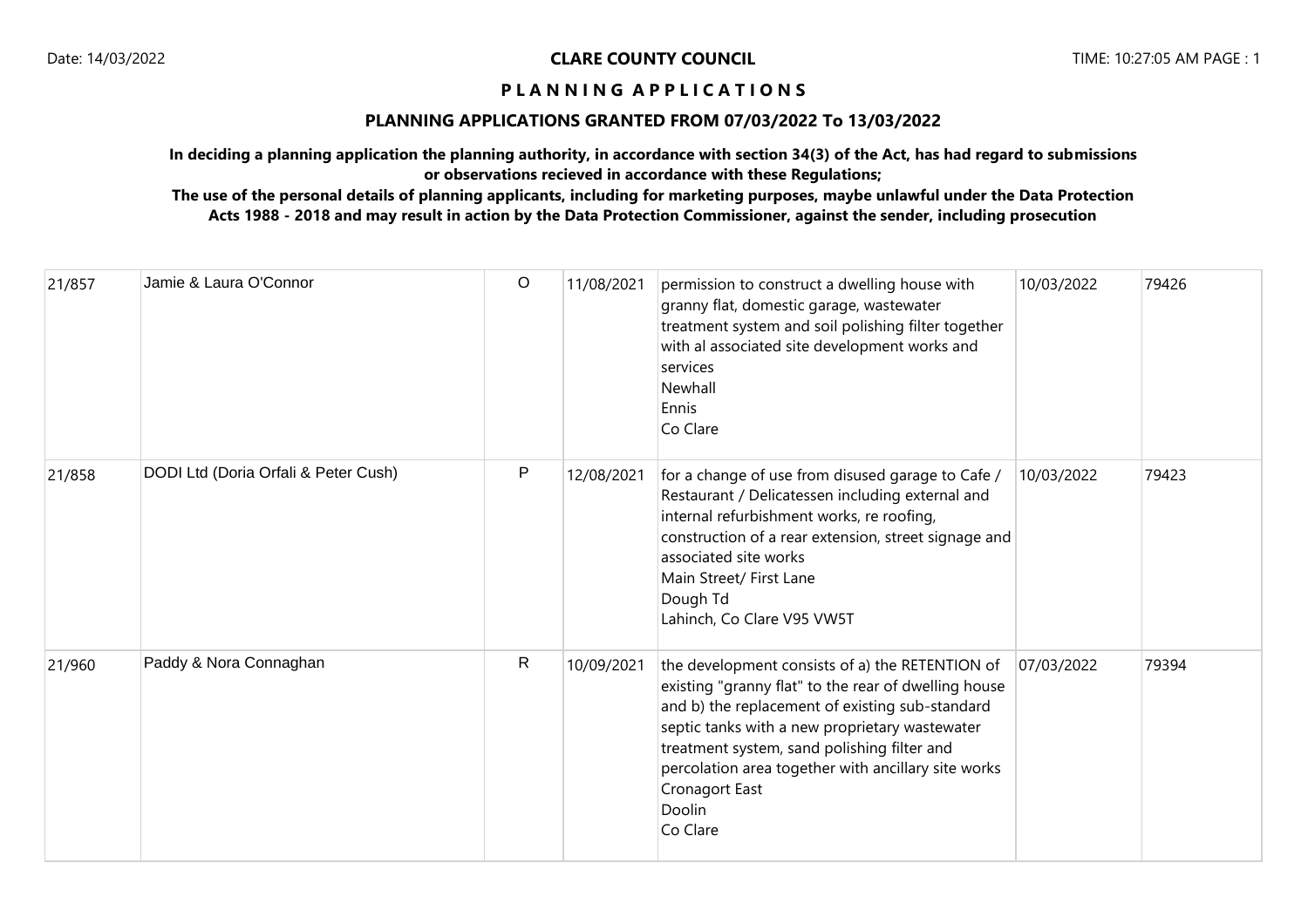# **PLANNING APPLICATIONS GRANTED FROM 07/03/2022 To 13/03/2022**

**In deciding a planning application the planning authority, in accordance with section 34(3) of the Act, has had regard to submissions or observations recieved in accordance with these Regulations;**

| 21/994  | Jamie Fitzgibbon & Sherena McGrath | P            | 21/09/2021 | to construct a dwelling house, garage, bored well,<br>wastewater treatment system with polishing filter<br>together with all associated site development<br>works and services<br>Sranagalloon<br>Crusheen<br>Co Clare                                                                                                     | 10/03/2022 | 79422 |
|---------|------------------------------------|--------------|------------|----------------------------------------------------------------------------------------------------------------------------------------------------------------------------------------------------------------------------------------------------------------------------------------------------------------------------|------------|-------|
| 21/1161 | Anne Maria Power                   | $\mathsf{P}$ | 04/11/2021 | to modify, convert and extend 2 no existing<br>agricultural buildings to residential<br>accommodation, install a proprietary wastewater<br>treatment plant with percolation area and<br>associated ancillary site works<br>Knockerra Village<br>Knockerry West,<br>Kilrush, Co Clare                                       | 09/03/2022 | 79418 |
| 21/1245 | Cignal Infrastructure Limited      | ${\sf P}$    | 23/11/2021 | to install a 6 meter monopole extension to an<br>existing 12 meter monopole (total height 18<br>meters) carrying telecommunications and<br>broadband equipment, together with associated<br>equipment and cabinets enclosed within a 2.4m<br>palisade fence compound and associated site<br>works<br>Liscannor<br>Co Clare | 10/03/2022 | 79424 |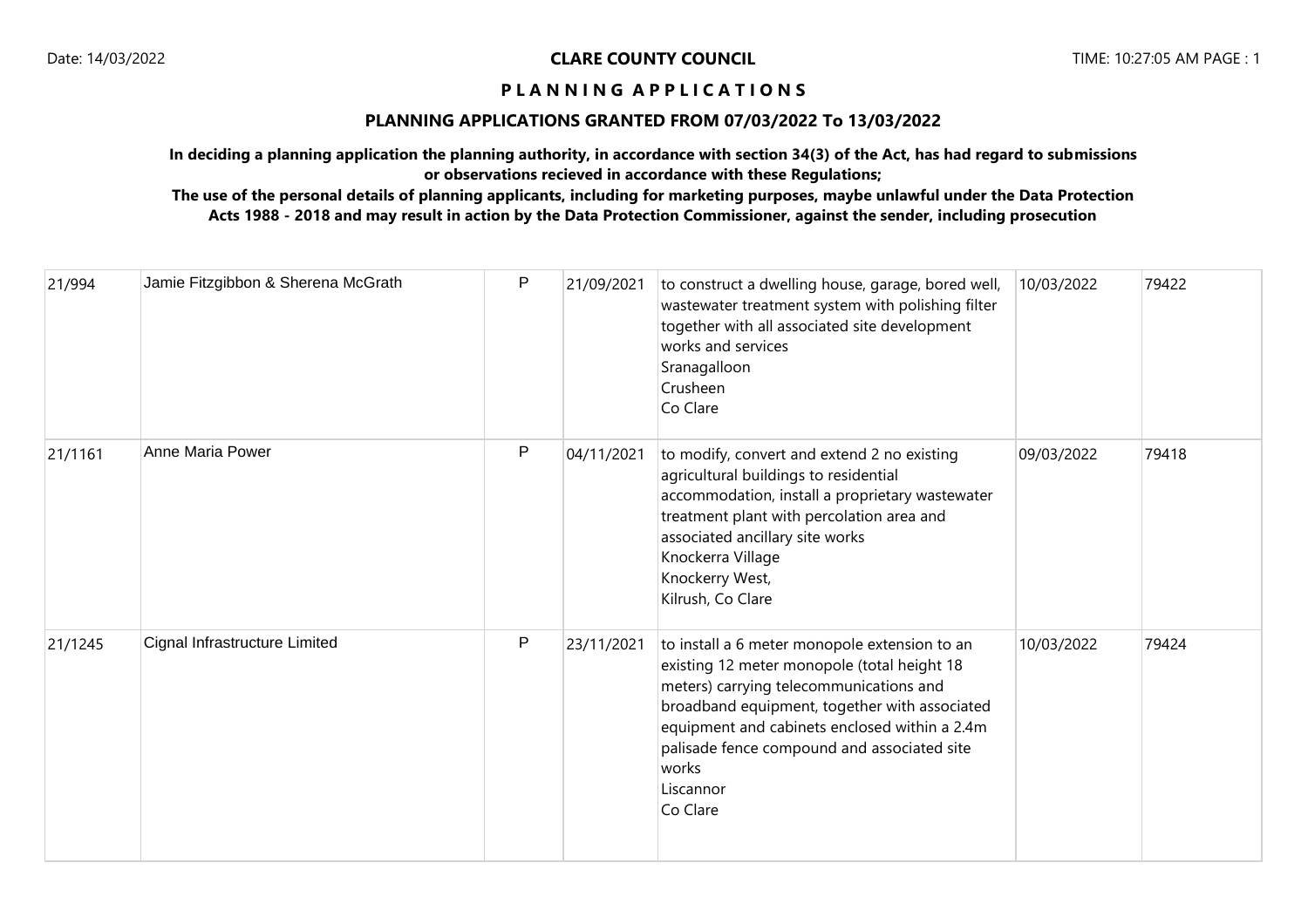# **PLANNING APPLICATIONS GRANTED FROM 07/03/2022 To 13/03/2022**

**In deciding a planning application the planning authority, in accordance with section 34(3) of the Act, has had regard to submissions or observations recieved in accordance with these Regulations;**

| 22/13 | Sean O'Connell        | $\mathsf{P}$ | 13/01/2022 | to RETAIN the existing house substructure as<br>granted under P06/2930. For PERMISSION to<br>complete the dwelling house as granted under<br>P06/2930 and to install a proprietary wastewater<br>treatment system along with ancillary site works<br>Fintra Beg<br>Miltown Malbay<br>Co Clare                                                                                                                    | 09/03/2022 | 79411 |
|-------|-----------------------|--------------|------------|------------------------------------------------------------------------------------------------------------------------------------------------------------------------------------------------------------------------------------------------------------------------------------------------------------------------------------------------------------------------------------------------------------------|------------|-------|
| 22/17 | Thomas John Gallagher | R            | 17/01/2022 | is sought for the relocation of the driveway and<br>entrance approved under Reg. Ref. P17/363 with<br>RETENTION permission sought for the entrance<br>gateway and piers (approximately 4.3 metres in<br>height comprising a steel gate) including 2 no.<br>pedestrian steel gates and associated painted<br>render finish to wall and piers<br>Horse Island<br>Kilbaha South Tld<br>Kilrush, Co Clare (V15 AW82) | 08/03/2022 | 79399 |
| 22/18 | Michael Montgomery    | P            | 18/01/2022 | for development of a livestock slatted unit and<br>manure pit with associated ancillary site works<br>Kilclehaun<br>Quilty<br>Co Clare                                                                                                                                                                                                                                                                           | 09/03/2022 | 79414 |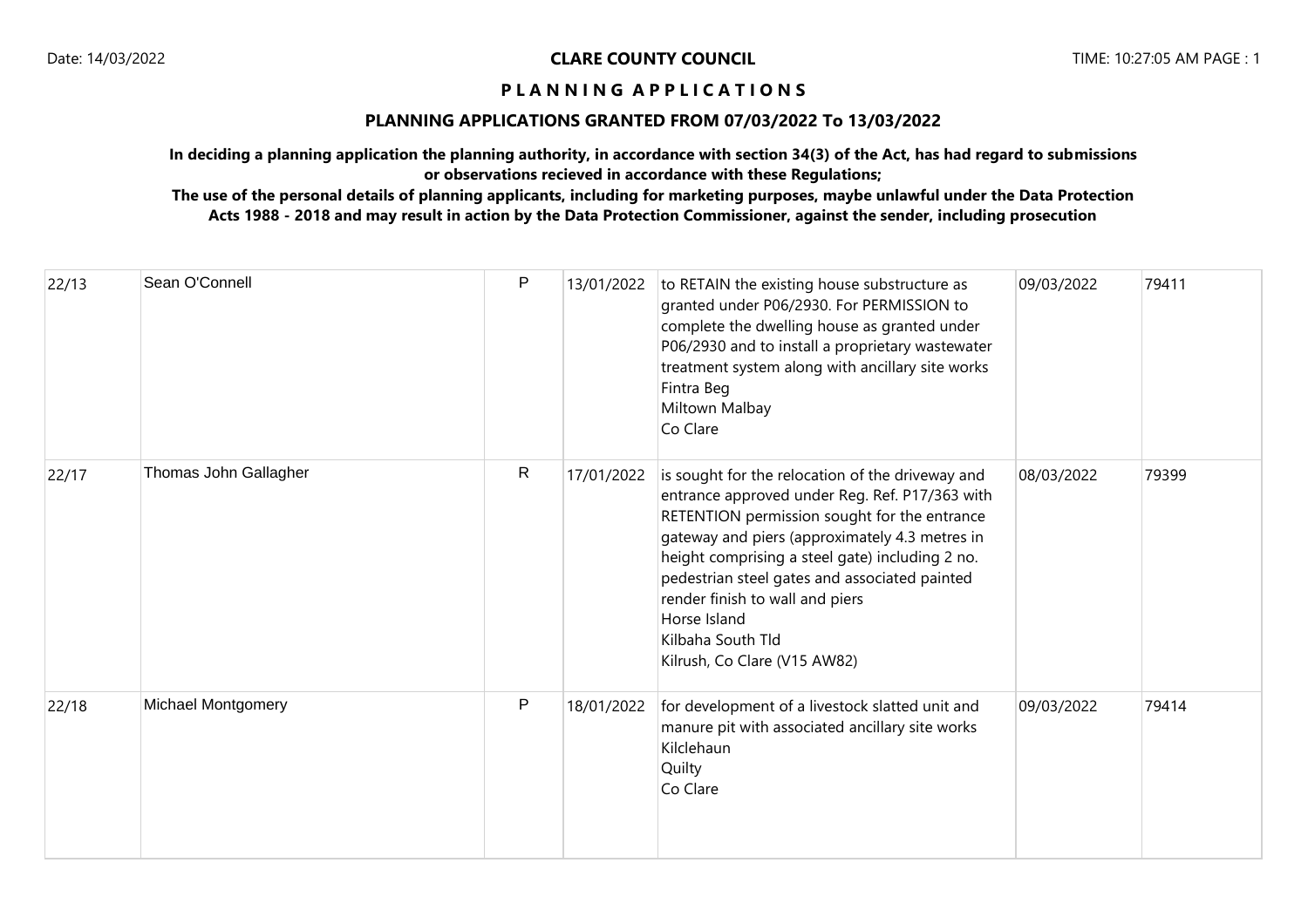# **PLANNING APPLICATIONS GRANTED FROM 07/03/2022 To 13/03/2022**

**In deciding a planning application the planning authority, in accordance with section 34(3) of the Act, has had regard to submissions or observations recieved in accordance with these Regulations;**

| 22/20 | <b>Martin Keane</b>  | $\mathsf{P}$ | 18/01/2022 | to RETAIN a concrete slab to the rear of an existing $07/03/2022$<br>detached garage, and for PERMISSION to construct<br>a steel shed on the concrete slab and attached to<br>the rear of the detached garage, all with associated<br>site works<br>Mahonburgh<br>Inch<br>Co Clare |            | 79393 |
|-------|----------------------|--------------|------------|------------------------------------------------------------------------------------------------------------------------------------------------------------------------------------------------------------------------------------------------------------------------------------|------------|-------|
| 22/21 | <b>Michael Keane</b> | $\mathsf{R}$ | 18/01/2022 | of the construction of a single storey extension to<br>the rear of the dwelling, with all associated site<br>works<br>Rinerrinagh<br>Fountain<br>Ennis, Co Clare                                                                                                                   | 09/03/2022 | 79415 |
| 22/26 | <b>Cathal Nash</b>   | $\mathsf{P}$ | 19/01/2022 | to construct milking parlour, collecting<br>yard/drafting yard, office, External milk silo, water<br>tank, Meal Bin, storage, flow channels, slatted tank,<br>hardcore areas and all associated site works<br>Tobernagat<br>Scariff<br>Co Clare                                    | 10/03/2022 | 79427 |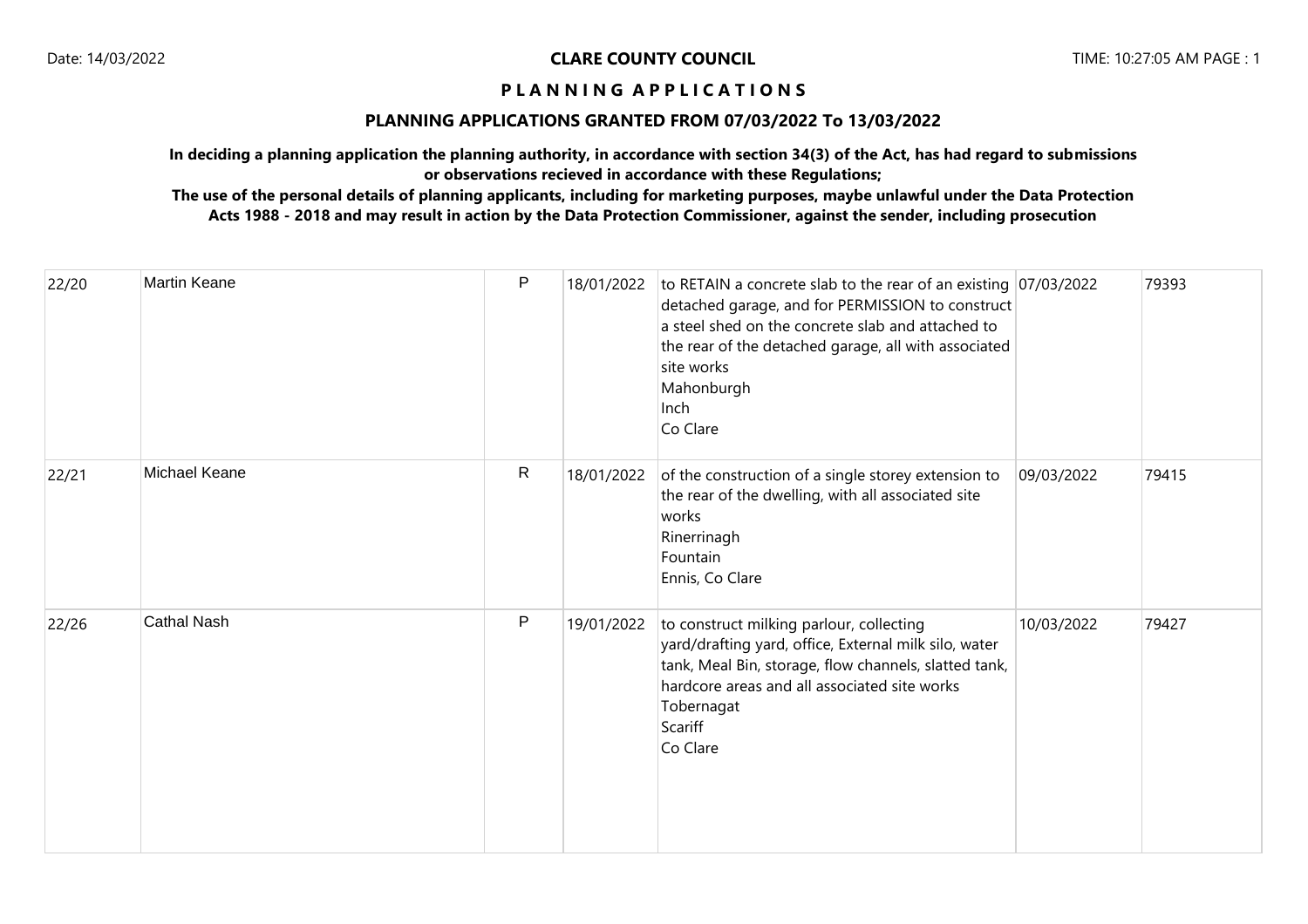#### **PLANNING APPLICATIONS GRANTED FROM 07/03/2022 To 13/03/2022**

**In deciding a planning application the planning authority, in accordance with section 34(3) of the Act, has had regard to submissions or observations recieved in accordance with these Regulations;**

| 22/27 | Tim O'Dea                    | P            | 19/01/2022 | to convert existing bungalow to a dormer style<br>house by raising the pitch of the roof and<br>changing front façade of the house to show a<br>gable to the front elevation<br>Clonfadda<br>Killaloe<br>Co Clare | 10/03/2022 | 79429 |
|-------|------------------------------|--------------|------------|-------------------------------------------------------------------------------------------------------------------------------------------------------------------------------------------------------------------|------------|-------|
| 22/30 | Frank Birney & Vivian Coogan | P            | 19/01/2022 | to alter and extend existing dwelling house and<br>construct a new shed along with associated site<br>works<br>Carrownagry North<br>Mullagh<br>Co Clare                                                           | 09/03/2022 | 79416 |
| 22/32 | Mairead Boland               | $\mathsf{R}$ | 20/01/2022 | for construction of shed within the curtilage of the<br>existing site of the dwelling house along with all<br>associated ancillary works<br>Dough<br>Kilkee<br>Co Clare                                           | 09/03/2022 | 79417 |